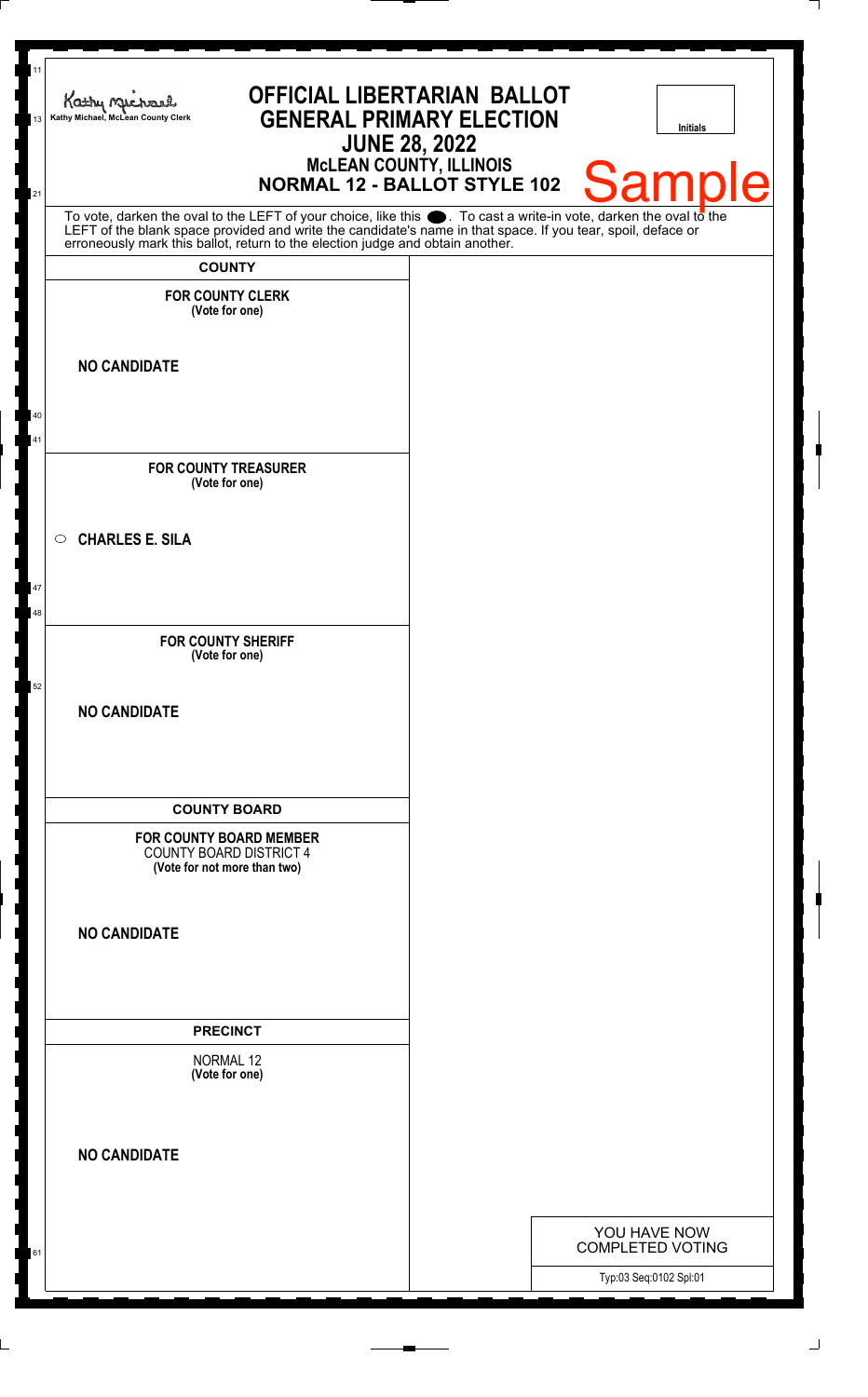| 11<br>Kathy Michael<br>Kathy Michael, McLean County Clerk<br>13<br>21                                                                                                                                                                                                                                                  | <b>OFFICIAL LIBERTARIAN BALLOT</b><br><b>GENERAL PRIMARY ELECTION</b><br><b>NORMAL 12 - BALLOT STYLE 103</b> | <b>JUNE 28, 2022</b><br><b>MCLEAN COUNTY, ILLINOIS</b> | <b>Initials</b><br><b>Sample</b>        |
|------------------------------------------------------------------------------------------------------------------------------------------------------------------------------------------------------------------------------------------------------------------------------------------------------------------------|--------------------------------------------------------------------------------------------------------------|--------------------------------------------------------|-----------------------------------------|
| To vote, darken the oval to the LEFT of your choice, like this $\bullet$ . To cast a write-in vote, darken the oval to the LEFT of the blank space provided and write the candidate's name in that space. If you tear, spoil, deface<br>erroneously mark this ballot, return to the election judge and obtain another. |                                                                                                              |                                                        |                                         |
| <b>COUNTY</b>                                                                                                                                                                                                                                                                                                          |                                                                                                              |                                                        |                                         |
| <b>FOR COUNTY CLERK</b><br>(Vote for one)                                                                                                                                                                                                                                                                              |                                                                                                              |                                                        |                                         |
| <b>NO CANDIDATE</b>                                                                                                                                                                                                                                                                                                    |                                                                                                              |                                                        |                                         |
| 40<br>41                                                                                                                                                                                                                                                                                                               |                                                                                                              |                                                        |                                         |
| <b>FOR COUNTY TREASURER</b><br>(Vote for one)                                                                                                                                                                                                                                                                          |                                                                                                              |                                                        |                                         |
| <b>CHARLES E. SILA</b><br>$\circ$                                                                                                                                                                                                                                                                                      |                                                                                                              |                                                        |                                         |
| 47<br>48                                                                                                                                                                                                                                                                                                               |                                                                                                              |                                                        |                                         |
| <b>FOR COUNTY SHERIFF</b><br>(Vote for one)                                                                                                                                                                                                                                                                            |                                                                                                              |                                                        |                                         |
| <b>NO CANDIDATE</b><br>53                                                                                                                                                                                                                                                                                              |                                                                                                              |                                                        |                                         |
| <b>COUNTY BOARD</b>                                                                                                                                                                                                                                                                                                    |                                                                                                              |                                                        |                                         |
| FOR COUNTY BOARD MEMBER<br><b>COUNTY BOARD DISTRICT 3</b><br>(Vote for not more than two)                                                                                                                                                                                                                              |                                                                                                              |                                                        |                                         |
| <b>NO CANDIDATE</b>                                                                                                                                                                                                                                                                                                    |                                                                                                              |                                                        |                                         |
| <b>PRECINCT</b>                                                                                                                                                                                                                                                                                                        |                                                                                                              |                                                        |                                         |
| <b>NORMAL 12</b><br>(Vote for one)                                                                                                                                                                                                                                                                                     |                                                                                                              |                                                        |                                         |
| <b>NO CANDIDATE</b>                                                                                                                                                                                                                                                                                                    |                                                                                                              |                                                        |                                         |
|                                                                                                                                                                                                                                                                                                                        |                                                                                                              |                                                        |                                         |
| 61                                                                                                                                                                                                                                                                                                                     |                                                                                                              |                                                        | YOU HAVE NOW<br><b>COMPLETED VOTING</b> |
|                                                                                                                                                                                                                                                                                                                        |                                                                                                              |                                                        | Typ:03 Seq:0103 Spl:01                  |